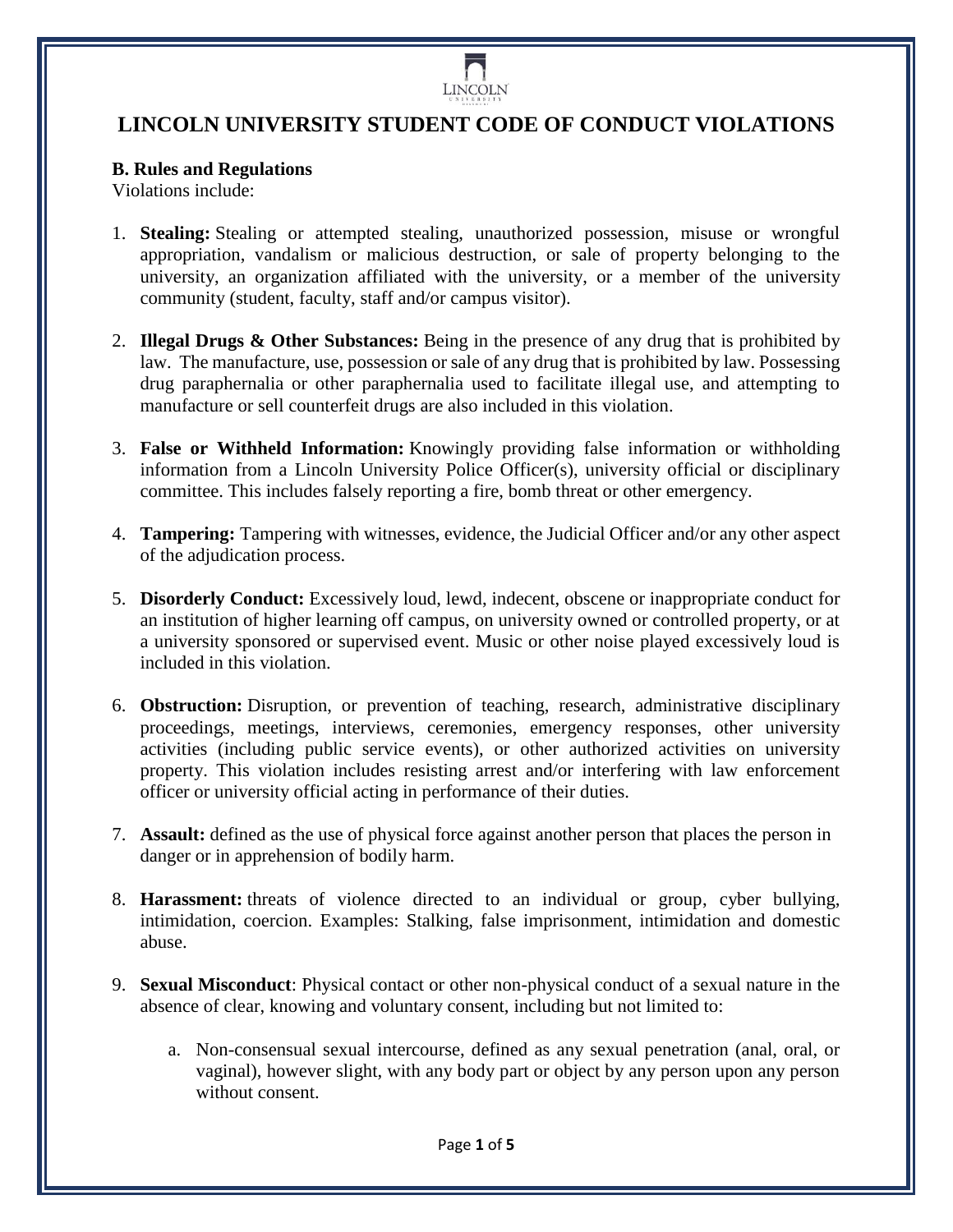

- b. Non-consensual sexual contact, defined as any intentional sexual touching, with any body part or object by any person upon any person without consent.
- c. Sexual exploitation (a form of sexual harassment), defined as taking non-consensual, unjust or abusive sexual advantage of another. Examples include, but are not limited to, prostituting another student, non-consensual video or audio-taping of sexual activity, going beyond the boundaries of consent (such as knowingly allowing another to surreptitiously watch otherwise consensual sexual activity), engaging in nonconsensual voyeurism, and knowingly transmitting or exposing another person to a sexually transmitted infection (STI) without the knowledge of the person.
- d. All other forms of Sexual harassment, as defined in *[Lincoln University Title IX Sexual](https://bluetigerportal.lincolnu.edu/web/police-department/title-ix-processes-and-procedures)  [Harassment, Sex Equity, and Gender Based Discrimination Processes & Procedures](https://bluetigerportal.lincolnu.edu/web/police-department/title-ix-processes-and-procedures)*.
- e. Indecent exposure, defined as the exposure of the private or intimate parts of the body in a lewd manner in public or in private premises when the respondent may be readily observed.

*Consent*: is a knowing, voluntary, and affirmatively communicated willingness to participate in a particular sexual activity or behavior.

- 1. Consent or lack of consent may be expressed or implied
- 2. Consent *cannot* be given by:
	- a) a person who has a been *incapacitated* by mental disability, alcohol, drugs, or any other reason is manifestly unable or known by someone to be unable to make a reasonable judgment about consent (*e.g., a person is asleep or unconscious*).
	- b) a person under force, threat, duress, coercion, or deception;
	- c) a person under the legal age of consent in Missouri (currently under17 years of age)
- *"No"* means *"No"*
- *"Yes" or "No"* can be expressed or implied *(can be given verbally or by actions)*
- *"Yes"* means *"No"* if conditions 2*a, 2b, or 2c* listed above exist

Individuals that engage in sexual activity or behavior must understand that:

- consent must be mutually understood:
- past consent does not imply future consent;
- silence or an absence of resistance does not imply consent;
- consent to engage in sexual activity with one person does not imply consent to engage in sexual activity with another;
- consent to engage in one form of sexual activity does not imply consent to engage in other forms of sexual activity; and
- consent can be withdrawn at any time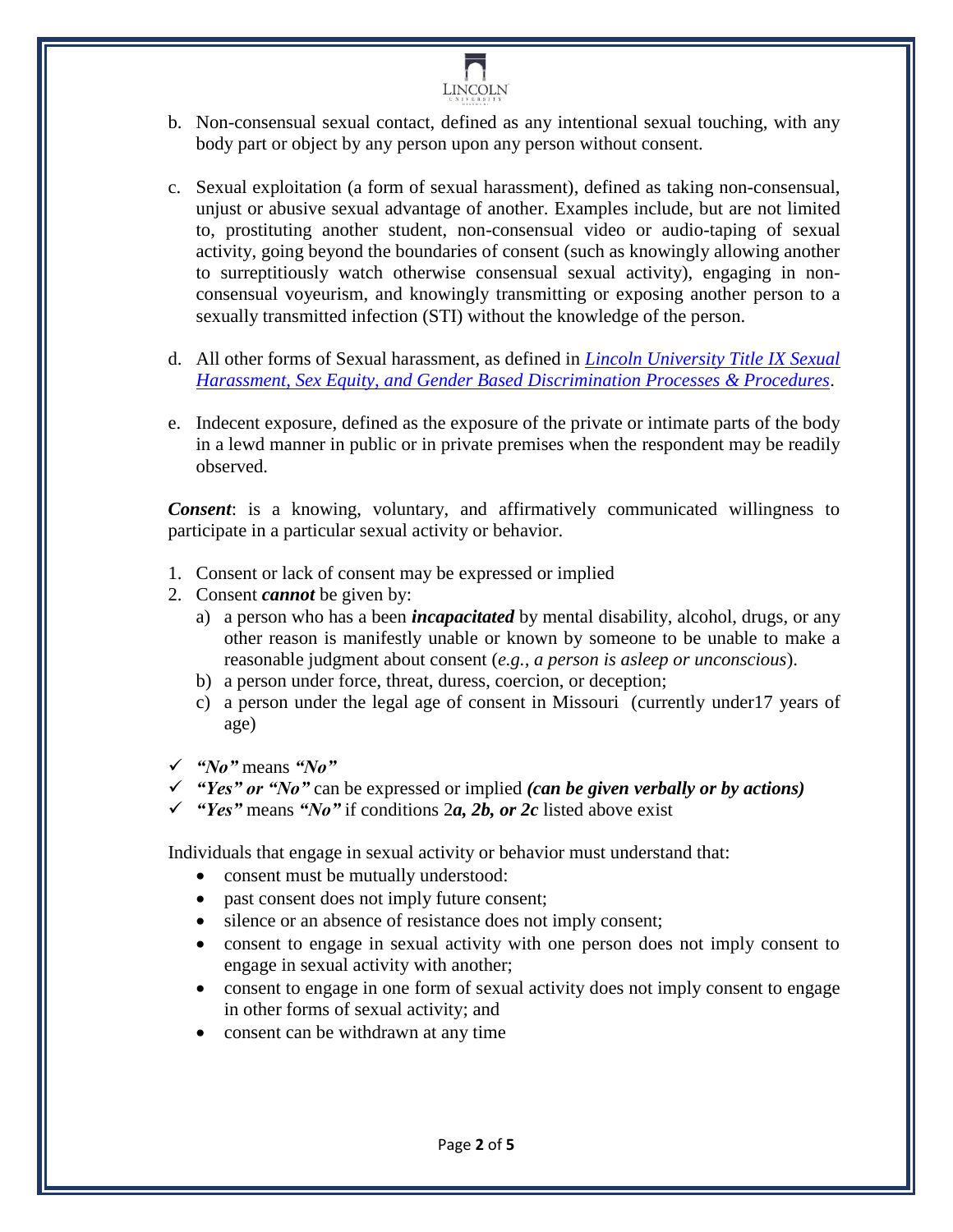

*Incapacitation*: the physical or mental condition, temporary or permanent, in which a person is unconscious, unable to appraise the nature of such person's conduct, or unable to communicate unwillingness to an act.

*Please review the [Lincoln University Sexual Assault, Domestic Violence, Dating Violence, and](https://bluetigerportal.lincolnu.edu/c/document_library/get_file?p_l_id=142227&folderId=2878707&name=DLFE-21701.pdf)  Stalking [Processes and Procedures](https://bluetigerportal.lincolnu.edu/c/document_library/get_file?p_l_id=142227&folderId=2878707&name=DLFE-21701.pdf)*, *[trifold handout summary of Victim's Rights,](https://bluetigerportal.lincolnu.edu/c/document_library/get_file?uuid=62174253-9972-4308-8597-3d6b4e7bc3e8&groupId=23376) and the [Victims' Rights in cases of Sexual Assault, Domestic Violence, Dating Violence, and Stalking](https://bluetigerportal.lincolnu.edu/c/document_library/get_file?uuid=2faf63c1-08d9-468e-8b59-44f602b18598&groupId=23376) for more information.*

- 10. **Self-Harm:** Any conduct that threatens or endangers the health or safety of oneself on or off university property, or at a university sponsored or supervised activity. Examples: selfmutilation, attempted suicide etc.
- 11. **Weapons:** Possession or use of a weapon, including, but not limited to firearms, knives, bows, arrows, BB guns, paint ball guns and air guns, dangerous chemicals, incendiary devices, or other explosive substances including fireworks, sling shots, martial arts devices or other objects classified or used as weapons with potential danger or harm.
- 12. **Failure to comply:** Failure or refusal to comply with verbal or written request/directions from a university official.
	- Each student is required to have a Lincoln University e-mail account which is considered the central communication point through which he or she may always be reached. It is the student's responsibility to check his/her e-mail daily and respond to notices. This includes communication systems used by faculty and staff to communicate with students.
	- All students are required to have a Lincoln University identification card and to carry it with them at all times while on university property. Each student should be prepared to identify him/herself and surrender his/her student ID upon request of a university official, including but not limited to Lincoln University Police Officers, faculty/staff members and resident directors and resident assistance.
	- Students must evacuate a building or residence hall during a fire alarm.
	- Students must comply with all official safety drills on campus.
- 13. **Unauthorized Entry or Use:** Unauthorized entry or use of university buildings, facilities and equipment, including unauthorized possession and/or duplication or use of university keys.
- 14. **Forgery:** Forgery, alteration, falsification, destruction, misuse, unauthorized use or reproduction of a university document, record or identification; unauthorized use of Lincoln University stationery, seal, business cards, or logo; or misrepresenting oneself as a university official.
- 15. **Alcohol:** The possession, use or distribution of alcohol by students on university property or as a part of any university activity is prohibited. Any student who violates this standard of conduct shall be subject to disciplinary sanctions. Sanctions may include suspension and/or referral for prosecution. This sanction includes the distribution of alcohol to minors on or off campus.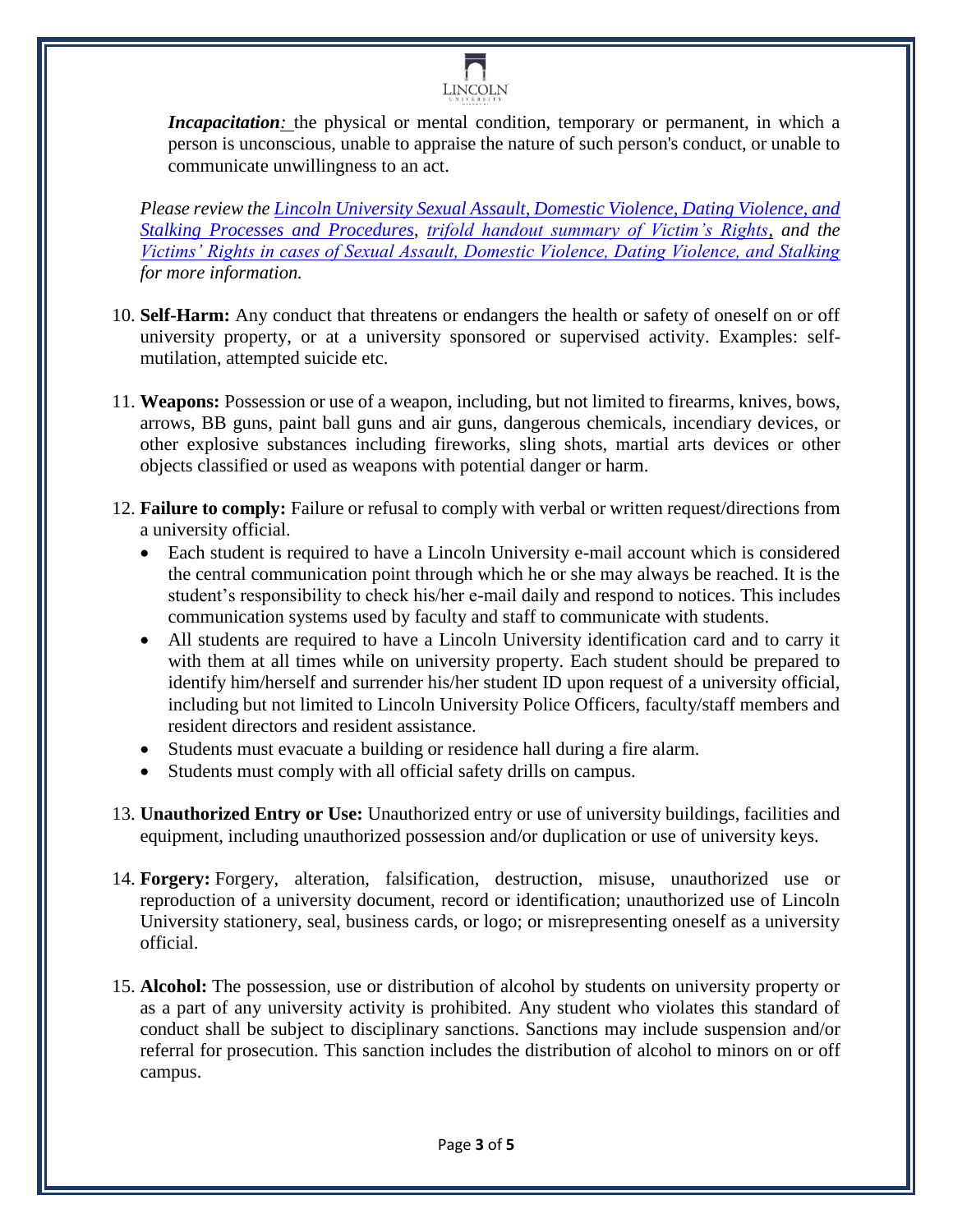

- 16. **Vandalism:** Participation individually or in groups on or off university property which causes damage to public or private property. Vandalism includes misuse of, vandalism to, or tampering with fire equipment, including fire extinguishers, alarms, hoses and smoke detectors.
- 17. **Solicitation:** Of and by students or student organizations for money, goods or services without authorization from the Dean of Students. Solicitation by non-students must also be approved by the Dean of Students.
- 18. **Fraudulent Business Transactions:** Forgery or recognized student organizations failing to meet contractual obligations. This violation includes illegal sale of textbooks.
- 19. **Computer Security Violations:** Accessing without authorization a file to use, read or change contents, unauthorized transfer of a file; use of computing facilities to interfere with the work of another student, faculty member or university official; use of computing facilities to send obscene or abusive messages; cyber bullying, intentional introduction or spreading of a computer virus to the university computing system; use of computing facilities to view any pornographic material over the internet; unauthorized use of another individual's computer account, misuse of one's own computer account or any violation of the policies for using computing and network resources provided by Lincoln University.
- 20. **Disciplinary Sanction Violation:** Failure to comply with or complete sanctions imposed under the Student Code of Conduct, housing policies or university policies.
- 21. **Policy Violations:** Failure to adhere to any university policy, rule or regulation (e.g., Lincoln University Residence Hall Rules and Regulations and [Tobacco/Smoke Free Campus Policy\)](https://bluetigerportal.lincolnu.edu/web/thompkins-health-center/policy)
- 22. **Criminal Violation:** Violation of any state, federal or local law while on university property or at any university sponsored or controlled activity.
- 23. **Gambling:** Knowledge of, being in the presence of or directly involved in any form of gambling involving the exchange of currency or anything of value.
- 24. **Hazing:** Willful act occurring on or off campus directed against a student or a prospective member of a registered student organization, athletic or band program. Acts of hazing shall include the following:
	- A. Any activity by one student acting alone or acting with others that recklessly endangers the physical health or safety of the student or prospective member including physical brutality, whipping, beating, branding, exposure to elements, forced consumption of food, alcoholic beverages, drug or other substances, or forced smoking or chewing of tobacco products;
	- B. Any activity which recklessly endangers the mental health of the student or prospective member, including sleep deprivation, physical confinement or other extreme stressinducing activity;
	- C. Any activity that requires the student or prospective member to perform a duty or task that involves a violation of the criminal laws of Missouri;